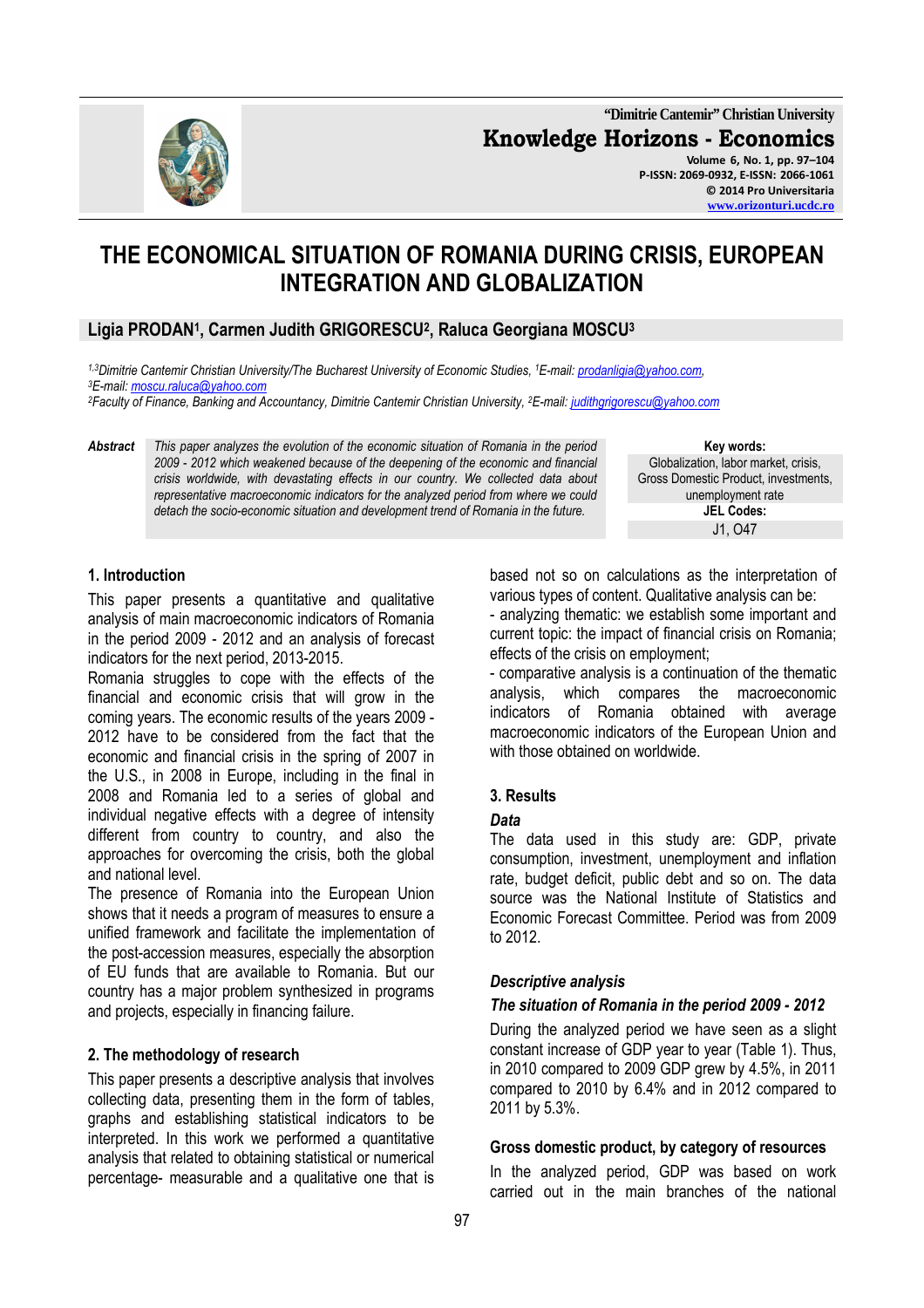economy. The contribution was different in terms of gross value added that has been achieved in each branch (Table 2, Figure 1).

The analysis of gross domestic product by category of resources in 2009 shows that the largest share is held by the industrial sector (24.07%), followed by sectors: wholesale and retail; repair of motor vehicles and motorcycles; transport and storage; hotels and restaurants (18.83%), public administration and defense; social insurance of public sector; education; health and social assistance with a share of 11.11% in total GDP, construction (10.54%) and net taxes on products with a share of 10.07%. These groups of resources have together a share of 74.62 %. Real estate activities have absorbed 6.52% followed by the agriculture, forestry and fishing activities for 6.44 % in GDP. The situation is completely different for professional, scientific and technical activities; activities of administrative services and of support services, information and communication, shows, culture and recreation activities; repair of household goods and other services and financial intermediation and insurance each have a low share of 4.00%, 3.9%, 2.33% and 2.24% of GDP.

The structure analysis of gross domestic product by category of resources in 2010 shows that the largest share is held by the industrial sector (28.37%), followed by sectors: wholesale and retail; repair of motor vehicles and motorcycles; transport and storage; hotels and restaurants (13.32%), net taxes on products with a share of 10.98%, public administration and defense; social insurance of public sector; education; health and social assistance with a share of 10.81% in total GDP. These resource groups together have a share of 68.11%. Construction sector has absorbed 9.12%, real

estate activities accounting for 8.83%, agriculture, forestry and fishing 5.7%, followed by the professional, scientific and technical activities; activities of administrative services and of support services with a share of 4.72% in GDP. The situation is quite different for the information and communication sector, shows, culture and recreation activities; repair of household goods and other and financial intermediation and insurance and each have a low share of 3.4%, 2.56% and 2.23% of GDP.

In 2011, in terms of the structure of GDP by categories of resources, the largest share is owned by the industry with 28.82%, followed by net taxes on products with 12.11%, wholesale and retail trade; repair of motor vehicles and motorcycles; transport and storage; hotels and restaurants with 11.31% and public administration and defense; social insurance of public sector; education; health and social services with 10.02%. Real estate and construction activities hold 8.41% and 8.07%, agriculture, forestry and fishing 6.52%, professional, scientific and technical activities; administrative service activities and support services hold 5.57% and the lowest percentages in gross domestic product are owned by the information and communication activities by 3.4%, followed by shows, culture and recreation activities; repair of household goods and other services with 2.86 % and financial and insurance with only 2.51%.

Net taxes on products and have made a positive contribution in 2012, business services contributed with 11.72% to the GDP, construction rose with 0.5% from previous year, the industry had a decrease of 0.57%. Also in 2012, the agriculture, forestry and fishery marked a worrying setback materialized results in the evolution of GDP.

|                                                                                          | 2009     | 2010     | 2011     | 2012     |
|------------------------------------------------------------------------------------------|----------|----------|----------|----------|
| Agriculture, forestry and fishing                                                        | 32297.8  | 29874.2  | 36341.6  | 28638.1  |
| Industry                                                                                 | 120637.4 | 148553.1 | 160643.4 | 165747.0 |
| Construction                                                                             | 52809.4  | 47762.3  | 44950.3  | 50292.5  |
| Wholesale and retail; repair of motor vehicles and motorcycles; transport and            | 94359.5  | 69740.4  | 63038.1  | 68757.6  |
| storage; hotels and restaurants                                                          |          |          |          |          |
| Information and communication                                                            | 19520.6  | 17811.8  | 18975.9  | 20821.9  |
| Financial intermediation and insurance                                                   | 11250.1  | 11681.0  | 14010.7  | 14390.6  |
| Real estate activities                                                                   | 32699.0  | 46250.9  | 46888.8  | 48057.4  |
| Professional, scientific and technical activities; activities of administrative services | 20044.0  | 24716.8  | 31050.5  | 36239.5  |
| and of support services                                                                  |          |          |          |          |
| Public administration and defence; social insurance of public sector; education;         | 55668.2  | 56607.7  | 55872.5  | 61473.0  |
| health and social assistance                                                             |          |          |          |          |
| Shows, culture and recreation activities; repair of household goods and other            | 11693.1  | 13398.8  | 15961.4  | 17694.6  |
| services                                                                                 |          |          |          |          |
| Gross value added-Total                                                                  | 450979.1 | 466397.0 | 487733.2 | 512112.2 |
| Net taxes on product [1]                                                                 | 50442.9  | 57516.7  | 67503.5  | 72082.7  |
| <b>Gross domestic product</b>                                                            | 501139.4 | 523693.3 | 557348.2 | 586749.9 |

*Table 1.* GDP, by category of resources during the period 2009-2012(million current prices)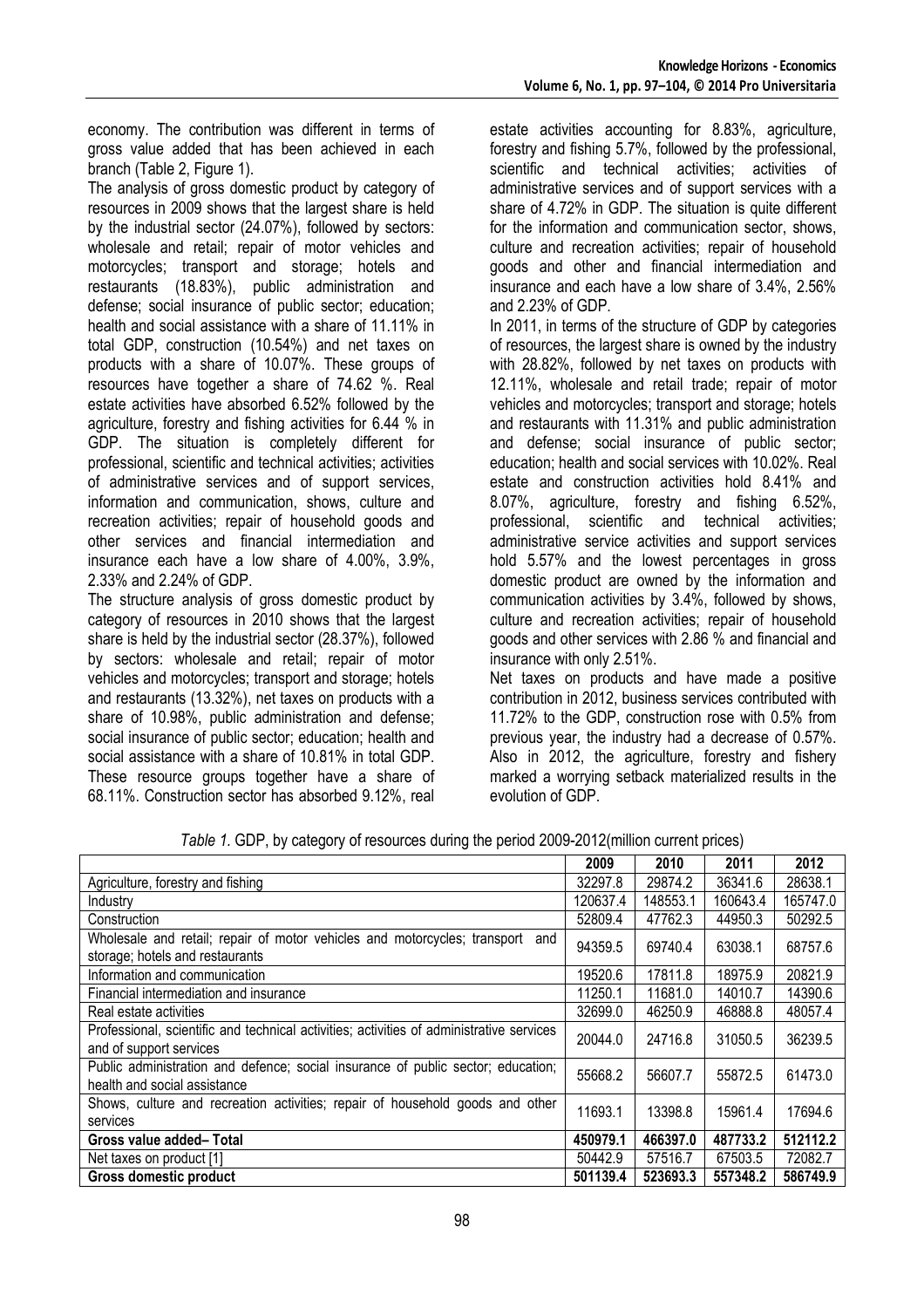|                                                                                 | 2009   | 2010   | 2011   | 2012   |
|---------------------------------------------------------------------------------|--------|--------|--------|--------|
| Agriculture, forestry and fishing                                               | 6.44%  | 5.70%  | 6.52%  | 4.88%  |
| Industry                                                                        | 24.07% | 28.37% | 28.82% | 28.25% |
| Construction                                                                    | 10.54% | 9.12%  | 8.07%  | 8.57%  |
| Wholesale and retail; repair of motor vehicles and motorcycles; transport and   |        |        |        |        |
| storage; hotels and restaurants                                                 | 18.83% | 13.32% | 11.31% | 11.72% |
| Information and communication                                                   | 3.90%  | 3.40%  | 3.40%  | 3.55%  |
| Financial intermediation and insurance                                          | 2.24%  | 2.23%  | 2.51%  | 2.45%  |
| Real estate activities                                                          | 6.52%  | 8.83%  | 8.41%  | 8.19%  |
| Professional, scientific and technical activities; activities of administrative |        |        |        |        |
| services and of support services                                                | 4.00%  | 4.72%  | 5.57%  | 6.18%  |
| Public administration and defence; social insurance of public sector;           |        |        |        |        |
| education; health and social assistance                                         | 11.11% | 10.81% | 10.02% | 10.48% |
| Shows, culture and recreation activities; repair of household goods and other   |        |        |        |        |
| services                                                                        | 2.33%  | 2.56%  | 2.86%  | 3.02%  |
| Net taxes on product                                                            | 10.07% | 10.98% | 12.11% | 12.29% |

*Table 2.* The structure of GDP, by category of resources during the period 2009-2012



*Figure 1.* The evolution of Gross Domestic Product, by category of resources during the period 2009-2012

#### **Gross domestic product, by category of uses**

In terms of the uses, we note that gross capital formation, government's actual collective and household's actual individual final consumption hold the

largest share in GDP (Table 3, Table 4). During the review we find the negative effect of foreign trade activity that had negative contributions to PIB, the minimum point of the period under investigation was reached in 2009.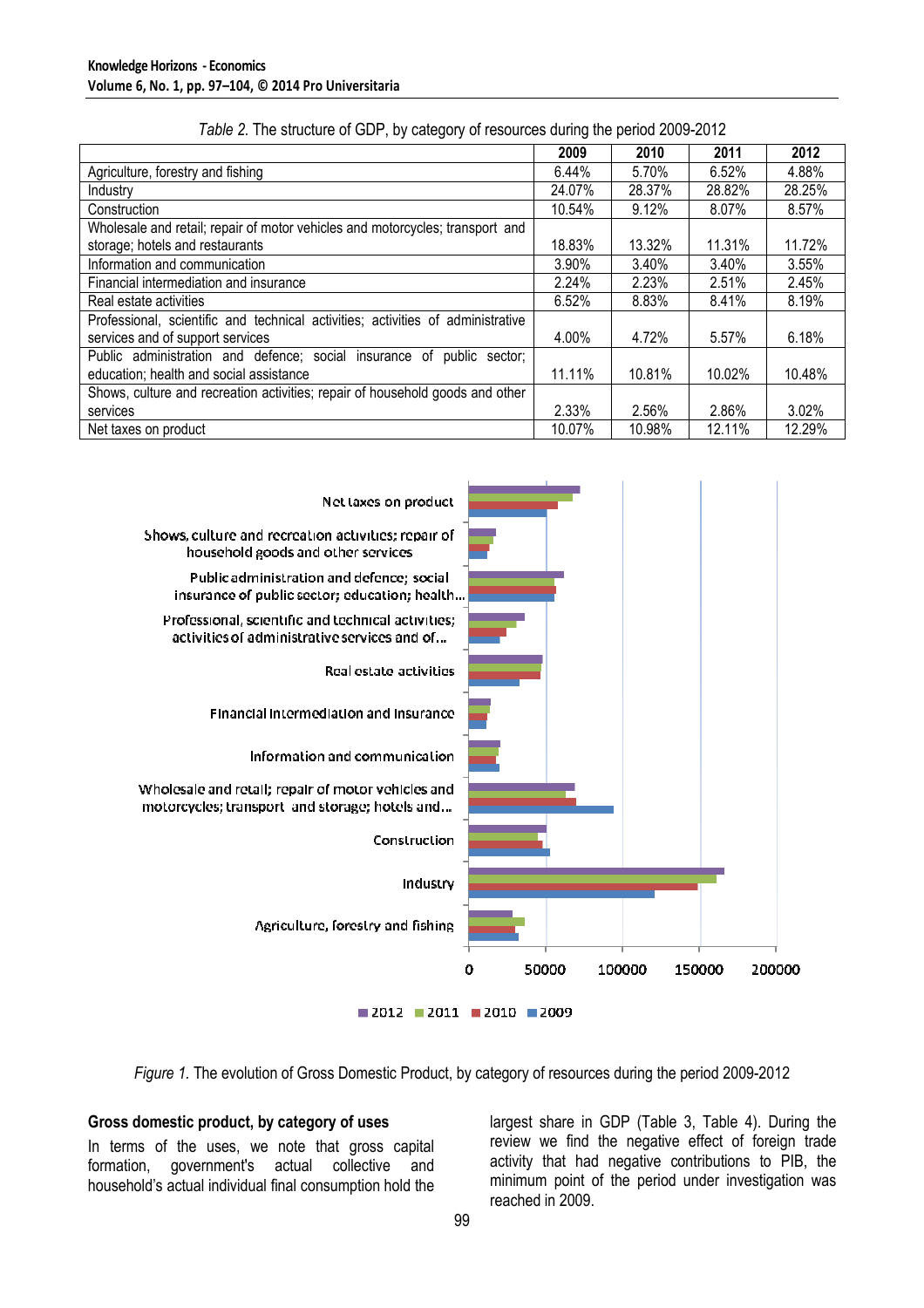For the 2009 data analyze we have to start from the actual situation that our country recorded that year. Changes in inventories had a lower final contribution, and net exports, i.e. the difference between exports and imports, had a lesser effect due to the reduction in international trade deficit.

In these circumstances, we find that to the making of the GDP in terms of uses, actual individual households final consumption contributed with 71.92%, gross fixed capital formation by 24.43% and government's actual collective final consumption with only 8.75 %, which leads us to the following conclusions:

- the households actual individual final consumption, gross fixed capital formation, government's actual collective final consumption and change in inventories had a positive influences in achieving GDP;

- the net exports had a negative influence on GDP.

The analysis of factors that influence the formation of GDP in 2010 by category of use can be emphasized through the analysis of the main categories of uses considered to GDP. So, the household's actual individual final consumption owns 73.03%, gross fixed capital 24.71 a share in GDP and government's actual collective final consumption with 7.13%. A negative effect on achieving GDP had net exports. In the period 2011 - 2012 the same structure of the main factors that influence the formation of GDP in the categories of uses is recorded. In this period the impact of net export on GDP remains negative and the change in inventories in 2012 contributes to lower GDP by 0.31%.

*Table 3.* The evolution of GDP, by category of use during the period 2009 to 2012 (million current prices)

|                                                      | 2009       | 2010       | 2011       | 2012       |
|------------------------------------------------------|------------|------------|------------|------------|
| Households actual individual final consumption [2]   | 360402.1   | 382446.2   | 402129.9   | 424490.5   |
| Government's actual collective final consumption [3] | 43873.4    | 37355.0    | 35225.4    | 37445.6    |
| Gross fixed capital formation                        | 122441.9   | 129421.8   | 145193.4   | 154279.8   |
| Change in inventories                                | 4695.5     | 4476.8     | 4428.3     | $-1794.5$  |
| Net exports of goods and services                    | $-30273.5$ | $-30006.5$ | $-29628.8$ | $-27671.5$ |
| <b>Gross Domestic Product</b>                        | 501139.4   | 523693.3   | 557348.2   | 586749.9   |

*Table 4.* The structure of GDP, by category of use during the period 2009 to 2012

|                                                  | 2009     | 2010     | 2011     | 2012     |
|--------------------------------------------------|----------|----------|----------|----------|
| Households actual individual final consumption   | 71.92%   | 73.03%   | 72.15%   | 72.35%   |
| Government's actual collective final consumption | 8.75%    | 7.13%    | 6.32%    | 6.38%    |
| Gross fixed capital formation                    | 24.43%   | 24.71%   | 26.05%   | 26.29%   |
| Change in inventories                            | 0.94%    | 0.85%    | 0.79%    | $-0.31%$ |
| Net exports of goods and services                | $-6.04%$ | $-5.73%$ | $-5.32%$ | $-4.72%$ |

#### *The domestic and international economic and financial environment*

The indicator that summarizes the macroeconomic results obtained by a country is represented by the gross domestic product. It is calculated from all countries and represents quantitative and qualitative evolution recorded by a country in a given period of time.

At the global level, the economical growth rate was positive in 2010/2009 to 5.2%, but it fell slightly in 2011/2010 being to 3.8% reaching to 3.1% in 2012/2011. In 2013 it is estimated that the growth rate to fall to 2.9%, then climb to 3.6% in 2014/2013 and to 3.9% in 2015/2014.

Throughout the Community, the economic growth rate has slowed significantly in 2010/2009 being 2%, in 2011/201 1.7% and in 2012/2011 was negative with a decrease of 0.1%. For 2013 is expected to increase of 0.1% from 2012, the growth that remains will be confirmed for 2014/2013 (1.6%) and 2015/2014 (%).

Unlike the U.S., China and rest of the world, Europe is in recession during 2009-2012 and it is expected to remain so in 2013 amid declining absolute volume of private consumption and especially real rate of productive investment. (Table 5)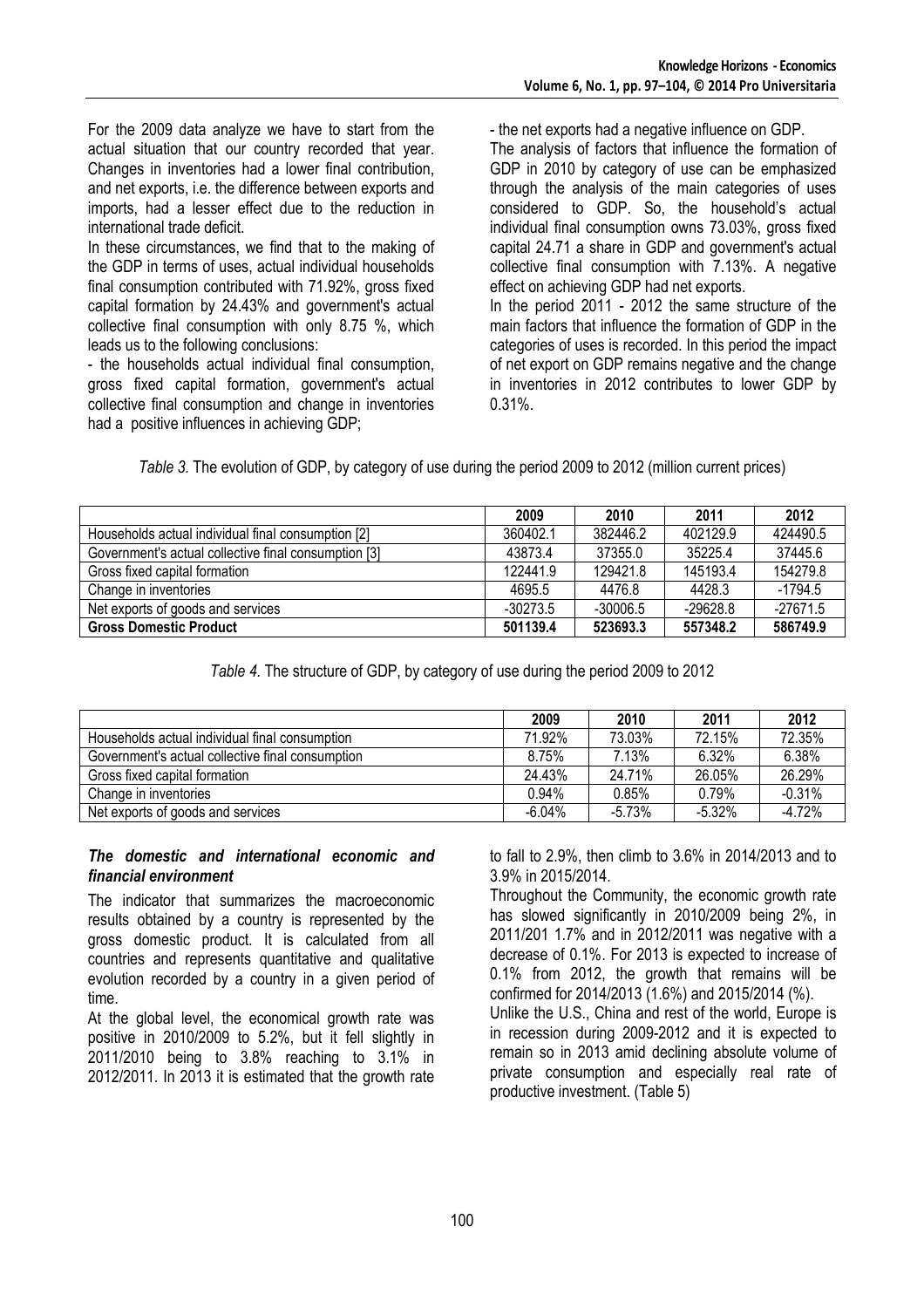|                |         | Real rate of GDP growth<br>(% change on preceding year) |        |        | <b>FORECAST</b><br>Real rate of GDP growth (% change on preceding year) |      |     |  |  |
|----------------|---------|---------------------------------------------------------|--------|--------|-------------------------------------------------------------------------|------|-----|--|--|
|                | 2009    | 2010                                                    | 2011   | 2012   | 2013                                                                    | 2015 |     |  |  |
| European Union | $-4,5$  | 2                                                       | 1,7    | $-0,4$ | 0,1                                                                     | 1,6  | 2   |  |  |
|                |         |                                                         |        |        | For comparison:                                                         |      |     |  |  |
| U.S.           | $-2,8$  | 2,5                                                     | 1,8    | 2,8    | 1,9                                                                     | 2,9  | 3,2 |  |  |
| Japan          | $-5,56$ | 4,7                                                     | $-0,5$ | 1,4    | 1,6                                                                     | 1,6  | 1,3 |  |  |
| China          | 9,2     | 11,6                                                    | 9,4    | 7,8    | 7.7                                                                     | 7.4  | 7.4 |  |  |
| World GDP      | $-0,9$  | 5,2                                                     | 3,8    | 3,1    | 3.9<br>2.9<br>3.6                                                       |      |     |  |  |

 *Source:* European Commission: "European Economic Forecast, Winter 2014", 17.02.2014

*Table 6.* European Union - The evolution of the main macroeconomic indicators during 2010-2015

| <b>INDICATORS</b>                                                                                                                              | 2010   | 2011   | 2012   | 2013*  | 2014*  | 2015*  |
|------------------------------------------------------------------------------------------------------------------------------------------------|--------|--------|--------|--------|--------|--------|
| - Gross domestic product, volume (% change on preceding year)                                                                                  | 2      | 1,7    | $-0,4$ | $-0,1$ | 1,6    | 2      |
| - Private consumption expenditure, volume (% change on preceding year)                                                                         | 1.1    | 0,3    | $-0,7$ | $-0,4$ | 1,1    | 1.7    |
| - Total investment, volume (% change on preceding year)                                                                                        | $-0.2$ | 1,6    | $-3,0$ | $-1,7$ | 3.0    | 4.2    |
| - Unemployment rate (number of unemployed as % of total labour force)                                                                          | 9,7    | 9,7    | 10,5   | 11,1   | 10,7   | 10.4   |
| - Harmonised index of consumer prices (% change on preceding year)                                                                             | 2.1    | 3,1    | 2,6    | 1,8    | 1,2    | 1.5    |
| - Budget Deficit (as a % of GDP) =Total revenue, general government (as a %<br>of GDP) - Total expenditure, general government (as a % of GDP) | $-6.5$ | $-4,4$ | $-3,9$ | $-3,4$ | $-2,6$ | $-2.7$ |
| - Gross debt, general government (as a % of GDP)                                                                                               | 80     | 82,8   | 86,6   | 89,8   | 89,7   | 89.5   |
| - Current-account balance (as a % of GDP)                                                                                                      | $-0.1$ | 0,2    | 0.9    | 1,6    | 1,7    | 1.7    |

## **\*forecast**

*Source: European Commission: "European Economic Forecast, Winter 2014", 17.02.2014* 

|  |  | Table 7. Romanian - The evolution of the main macroeconomic indicators during 2010-2015 |  |  |
|--|--|-----------------------------------------------------------------------------------------|--|--|
|  |  |                                                                                         |  |  |

| <b>INDICATORS</b>                                                                                                                               | 2010   | 2011   | 2012   | 2013*  | 2014*  | 2015*  |
|-------------------------------------------------------------------------------------------------------------------------------------------------|--------|--------|--------|--------|--------|--------|
| - Gross domestic product, volume (% change on preceding year)                                                                                   | $-1.1$ | 2.2    | 0.7    | 3.5    | 2.3    | 2,5    |
| - Private consumption expenditure, volume (% change on preceding year)                                                                          | $-0,3$ | 1,1    | 1,1    | 0,9    | 1,5    | 2,5    |
| - Total investment, volume (% change on preceding year)                                                                                         | $-1,8$ | 7,3    | 4,9    | $-2,7$ | 3.4    | 4.5    |
| - Unemployment rate (number of unemployed as % of total labour force)                                                                           | 7,3    | 7,4    | 7,0    | 7,2    | 7,2    | 7,1    |
| - Harmonised index of consumer prices (% change on preceding year)                                                                              | 6,1    | 5,8    | 3,4    | 3,2    | 2,4    | 3,4    |
| - Budget Deficit (as a % of GDP) = Total revenue, general government (as a<br>% of GDP) - Total expenditure, general government (as a % of GDP) | $-6.6$ | $-5.5$ | $-3.0$ | $-2.6$ | $-2,2$ | $-1.8$ |
| - Gross debt, general government (as a % of GDP)                                                                                                | 30.5   | 34.7   | 38     | 38.3   | 39.3   | 39.2   |
| - Current-account balance (as a % of GDP)                                                                                                       | -4.4   | $-4,5$ | -4.4   | -1     | $-1,2$ | $-1.6$ |

## **\*forecast**

*Source: European Commission: "European Economic Forecast, Winter 2014", 17.02.2014*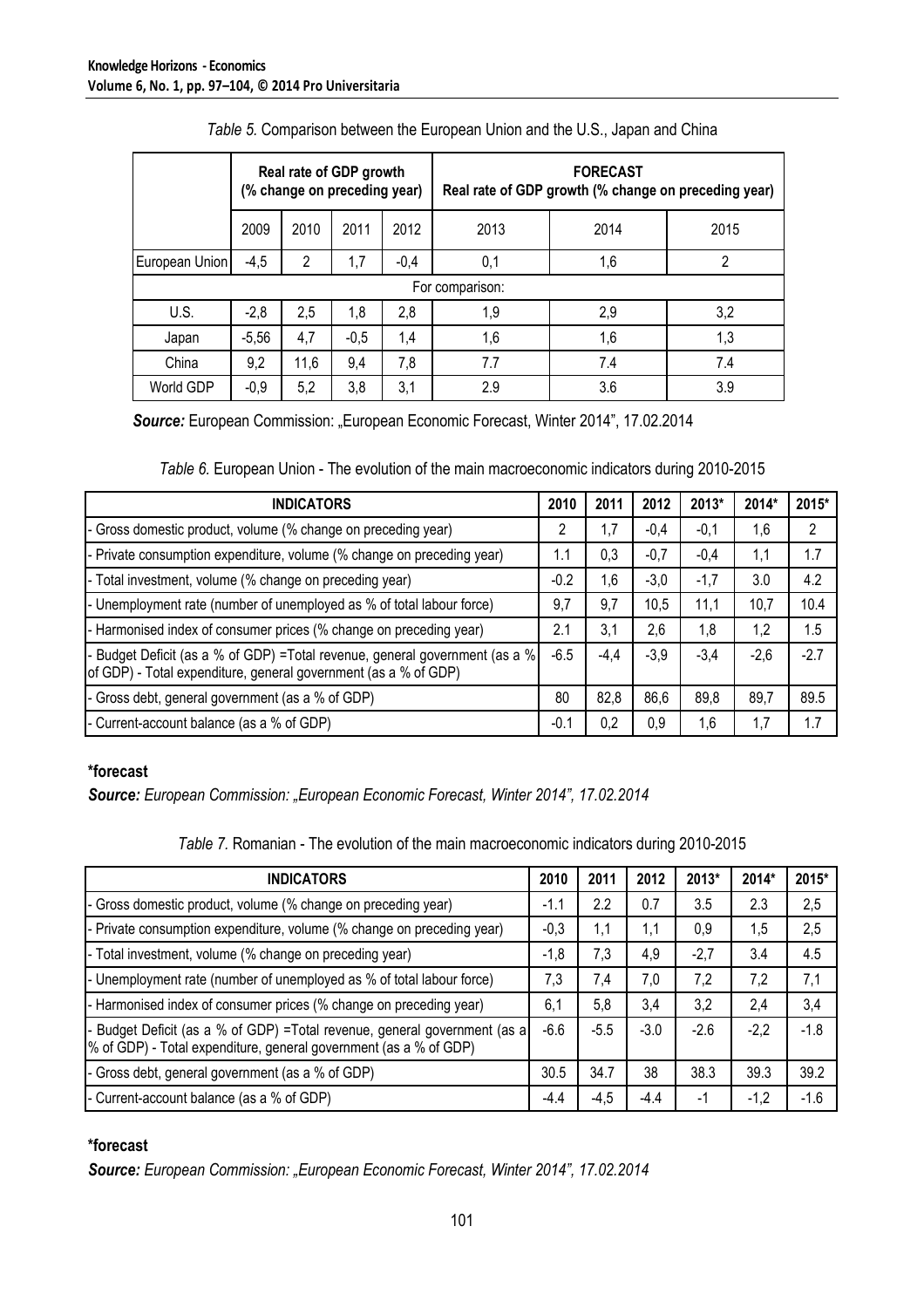## *Comparative analysis Romania vs. E.U. (Table 6, Table 7)*

The fourth quarter of 2008 put us in front of the first negative GDP developments, the aspect that emphasized seriously in 2009. In 2009, the brutal effect of the crisis resulted in a decline in GDP was noticed. The trend continued in 2010, when it was a decrease of 1.1% compared with 2009, In 2011 we recorded a reversal of the trend of growth rate of GDP, this was 1.1% higher than in 2010. In 2012 to 2011, Romania has slowed the economic growth because of the unfavorable economic climate (0.7%). For the next three years we expect an increase of GDP from year to year by 3.5%, 2.3% and 2.5%. Compared with the European Union, Romania has registered positive growth rates higher both in 2011 and 2012 as well as in forecast period.

During 2010 - 2012 the share of public debt in GDP is growing and for the projected period 2013 - 2015 remains the same uptrend. Romania is ranked 7 in the EU-27, with 30.5% of GDP, compared to the European average of 80% of GDP in 2011, 4th in 2011 and 2012 and in 2013 is forecast at 3 in EU-28, with 38.3% of GDP, compared to the European average of 89.4% of GDP. For the years 2014 and 2015 5th place in the EU-28 is estimated.

Increasing public debt in Romania would not be a difficult problem if there were a forecast, even in the short or medium term in which the quantification of real income, that could be attracted in the state budget. In present conditions, the budget revenues are net outweighed by the costs determined by the state budget and therefore it can be used to balance the budget by increasing domestic debt and foreign debt. This domestic public debt is interest-bearing and therefore it will increase costs to the state budget with the effect of higher prices of life.

The budget deficit in 2012 was placed in limit within the target agreed with external partners of 3% of GDP on the EU methodology (ESA 95). For the forecast period 2013 - 2015 we see that this indicator will be below 3% and even 1.8% in 2015.

In terms of unemployment rate, Romania is below of the average of the EU both in 2010 - 2012 and in the period of the forecast.

The evolution of unemployment rate in the period after November 2008 is influenced by the global financial crisis is Romania. The financial crisis has affected the entire banking system in our country that has led to increased cost (price) of loans and therefore economic operator has taken to smaller loans. This vicious circle has an indirect effect on reducing general activity and increasing the number of unemployed as a result of layoffs.

The inflation rate in 2012 was at a reasonable level, it was 3.4 % in 2012 compared to 2011, while the EU-27 levels were in 2012 at a level of 2.6%. In 2012 there was the most serious depreciation of the national currency. Without economic support this negative trend will increase. We know that the money in circulation at a time influences the inflation rate. Increasing consumption propensity of the population required to take measures to stop it. Thus, the interest rates reduced on household deposits, after that to increase the attractiveness for savings was again raised with a single purpose: to temper the household consumer desire. The austerity measures undertaken stopped the consumption by population, with immediate effect on degradation of quality of life. On the other hand, the concern of inflation targeting, Central Bank sought to implement and control permanently the evolution of exchange rate, so the position of the national currency against to the two currencies - the euro and dollar.

During 2009 - 2012 the share of the private sector to achieve GDP remained constant with slight modifications around 70%. This idea is strengthened by the positive growth rate that was recorded from year to year: in 2011/2010 to 1.1%, the same trend in 2012/2011 forecasting to grow in 2015/2014 to 2.5%. This aspect is significant in that it explains how the market economy becomes functional, healing, given that the private sector starts to be dominant.

It also takes into account the balance of payments that has to be analyzed in terms of indicators, from witch essential is: the balance of trade and its balance, the coverage of imports by exports, the value of main exports, the current account balance to the GDP and so on.

In 2010-2012 we find coverage of imports by exports and implicit negative balance of foreign trade. In 2013 - 2015 we find a slight reduction in imports and a higher growth of exports with adverse effect on the balance of foreign trade balance. Although, still negative (deficit) the evolution expresses a trend approach to normality.

## **4. Conclusions**

The short-term measures for economic growth and job creation have the following objectives:

Maintain the financial stability and investment attractiveness of Romania, boost the investment opportunities and active promoting them, boost the investment by absorption of the European funds and increase the quality of investment spending to accelerate the economic growth. The increase of foreign investment in Romania need to provide a climate that encourages investment: review and clearly define of the strategic areas to attract foreign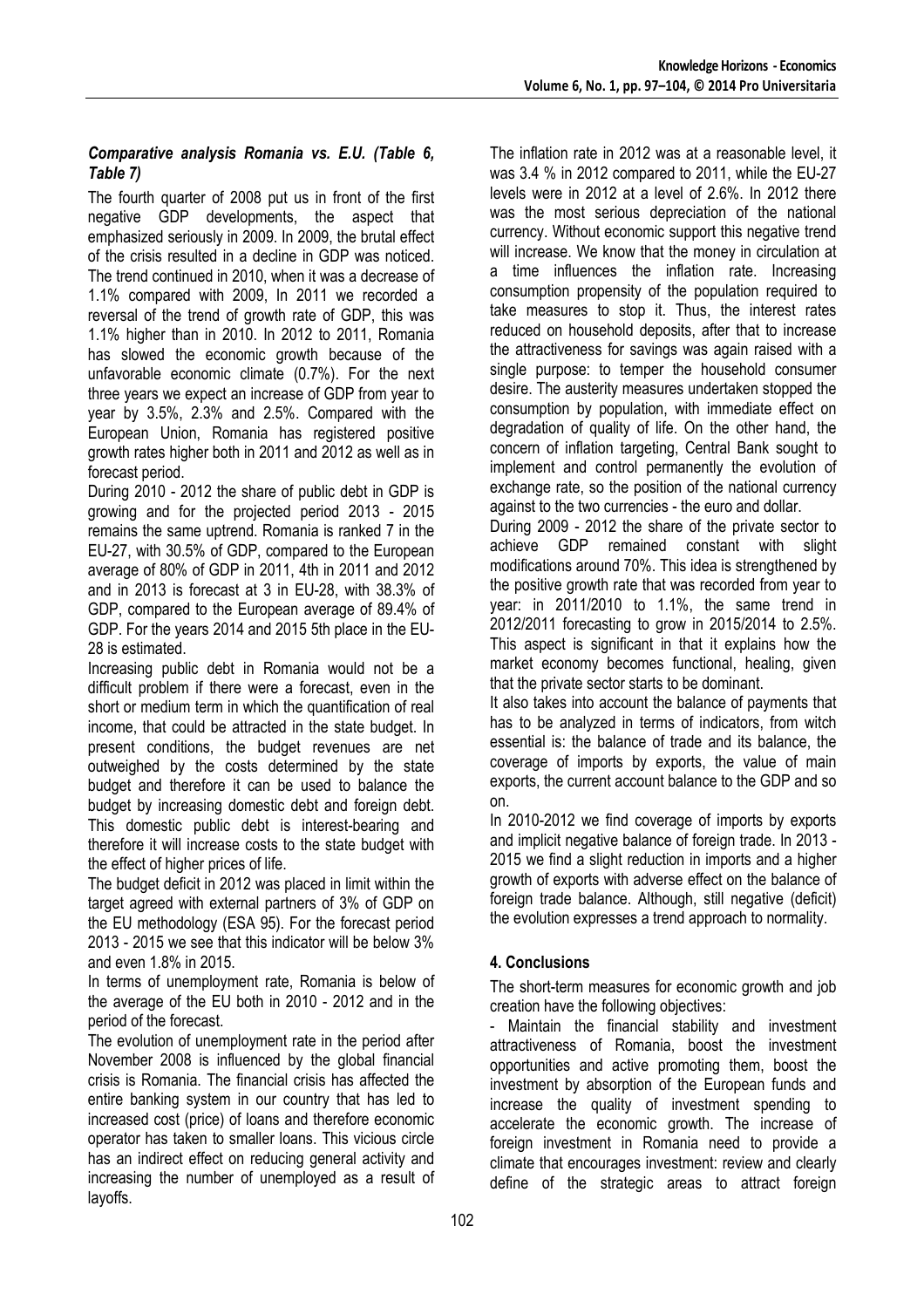investment; developing proposals for the removal of barriers to foreign investors in Romania; inventory of foreign investment projects; the organization of promotion to attract foreign investment; expanding the base of information on the Internet; restarting the relations with the financial institutions; organize the participation in international programs; transition to the development of twinning with specialized institutions.

- Stimulating the industrial production and export has to be developed multidimensional and considering releasing all the elements that can contribute to maintaining a reasonable level of economic activity to the starting point of economic growth in the immediate future.

- Creating jobs and protecting the economic interests of the population: purchasing power, ability to repay bank loans and ensuring social security. It has to be considered to create minimum conditions for all citizens to participate in social life, to provide collective guarantees and legislative that all in one place leading to increased individual responsibility in society and at the same time, the degree of security that benefit the citizen.

- Boosting the health and performance of the local business environment because the domestic investment were reduced or were used inefficiently and the foreign investment practically disappeared.

- Provide favorable conditions to continue of the economic convergence with other EU Member States, while maintaining the principle objective of adopting the euro on 1 January 2015 adapted to the economic and financial realities.

- Reduction of the competitiveness gaps compared with the E.U. by stimulating the investment in research and development so as the intellectual potential of the Romanian people to be capitalized.

- Outlining a package of economic stimulus measures leading to creating jobs, stimulating investment, improving access to financing aid schemes and state guarantees, cultivating entrepreneurial spirit, decreasing the administrative and tax burden and increasing the competitiveness of the Romanian economy: measures to support companies that hire unemployed people; access to finance program for young entrepreneurs; supporting industry and sustainable development; operational public-private partnership.

- Reduction of administrative burdens and financial: merging or elimination of taxes and tariffs; reducing the period of setting up a business to 3 days.

- Supporting agriculture subsidies and direct aid.

- Measures to support taxpayers in difficulty: rescheduling of tax obligations for a maximum period of five years; encouraging voluntary payment of outstanding tax obligations; regulating compensation law: eliminating state and taxpayer debts when both have each to other; change the order of eliminating tax obligations; diminishing interest on tax debts to the state budget.

- Tax incentives granted to businesses and public institutions: introducing the possibility of choice between payment system quarterly and annual income tax; supporting civic activities: lowering expenditure of sponsorship from profit tax, up to 20% from profit tax and 3‰ of turnover.

- Stimulating economic activity and development, especially of small and medium enterprises (middle class), so that this correlated with ability to support the national economy of the reform to create more jobs and lead to reducing expenditure which will be perform by the state, especially in state insurance chapter for supporting the unemployment.

- Creating the labor market switching to optimize curricula, especially vocational education; development of retraining programs; intensification of diversified information services, counseling, mediation and qualifications within the National Agency for Employment and Training.

- Promote a realistic wage policy to ensure stopping the quality of life degradation.

- Improve the social security system.

- Improving working conditions, approval of the Law on insurance against accidents at work and occupational diseases which requires to introduction in this system of insurance all the employees with individual employment contract.

On the long term, Romania has strong growth prospects. To achieve this performance it requires some improvements related to business, increasing flexibility in the labor market and maintaining fiscal discipline. Romania needs specialization based on own resources and the technology used to ensure that the product on quality parameters accepted by the market segment considered, this is the only way to enter the inter-European collaboration and remains as a potential partner or needed.

## **Notes**

[1] The difference between taxes owed to the state budget items (VAT, excise and other taxes) and product subsidies paid from the state budget.

[2] They include: the expenditure by households to buy goods and services to meet the needs of their members, the individual consumption expenditure of general government (education, health, social security and social activities, culture, sport, recreation, waste collection) and the expenditure by individual consumption of non-profit institutions serving households religious organizations, trade unions,